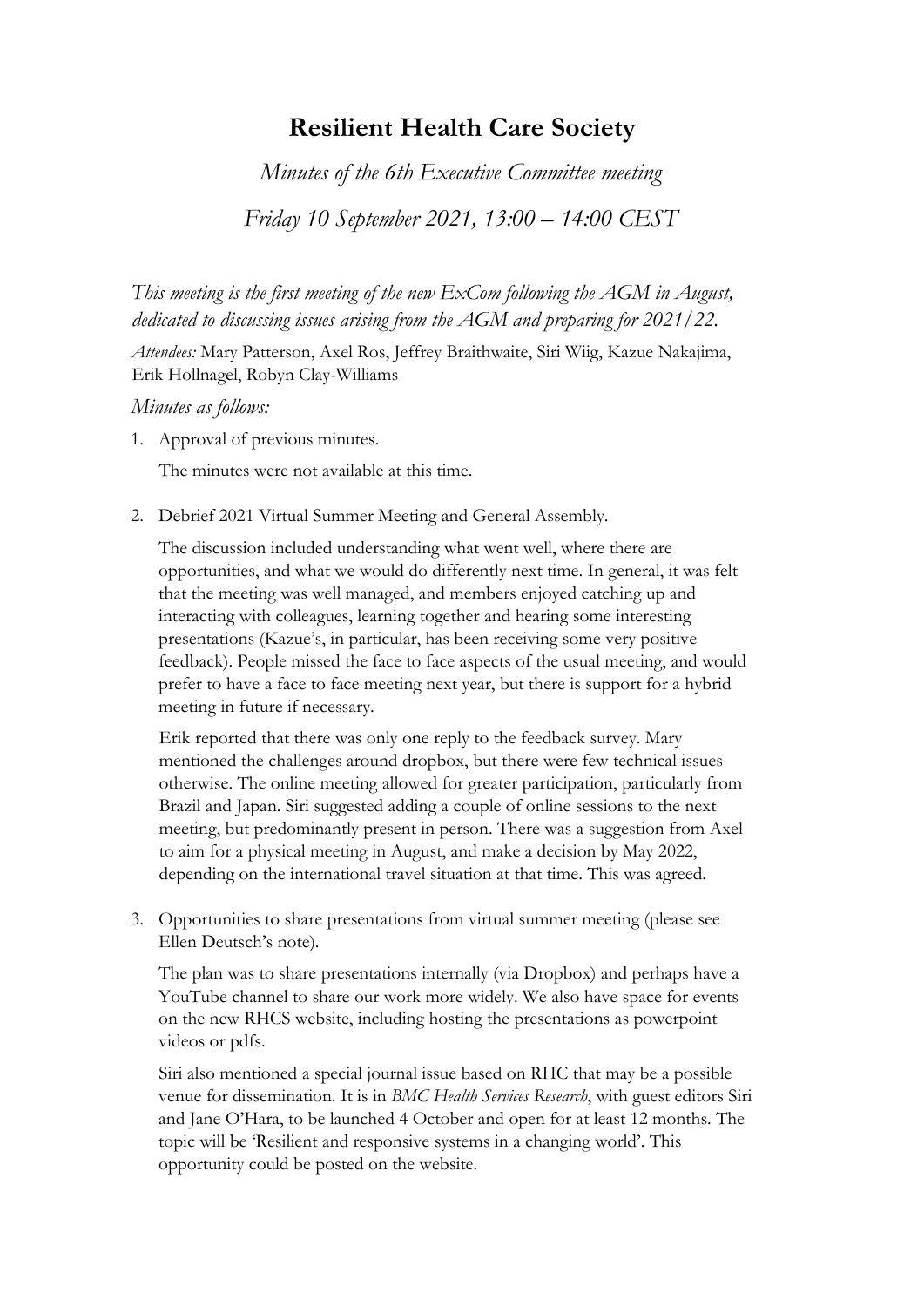Concerns were raised about dual publication, and also about sharing works in progress in a public channel before they are complete (particularly for students). Erik suggested the presentations should be on the website as they can be downloaded more easily, in addition to YouTube.

 Jeffrey raised the topic of the books: the intent was to finish off Book 6 with Erik Jeffrey and Garth, and engage Mary as a co-editor with Jeffrey and Erik for the  $7<sup>th</sup>$ book. Erik expressed the wish for the books to be topical rather than just meeting proceedings. Jeffrey suggested a possibility of examining the last two meetings for a common theme and producing a book from the material. Discussion ensued about the importance of the books as a record of our work, both in English and also internationally, particularly when edited by the key founding members in our field. Jeffrey mentioned that we do not have an ongoing contract with CRC, but are well recognised by the publisher if we decided to pursue another book. Erik suggested that the books should be top-down driven, based on topics that need to be addressed, rather than bottom-up based on whatever is presented at the meetings. Perhaps we could decide an important topic for the next meeting that may form a basis for the next book (the idea of Crisis Management was mooted, as an example).

In summary, as a group we should support the journal special issue, and consider the next meeting as a potential source of a new book. If people give permission to upload their presentations from the meeting this year, we can also offer the YouTube channel as an option.

4. Need for Standing Committees. Mary has received emails from a number of volunteers. Possibilities for sub-committees include:

 Website. We do need to discuss the website, as we need a webmaster. It was decided to put out a call to members with appropriate skills, or alternately seek a contractor. Action: Mary

 Programming for webinars. We may need a sub-committee for this in the future, to be discussed. In the interim, the ExCom requested that Erik and Jeffrey be tasked to arrange the next webinar with WHO as a presenter, and both agreed. Action: Jeffrey and Erik

 Conference planning. Siri's centre at Stavanger would be interested in hosting a future meeting. In general, we do not need a support committee for this task and the ExCom will work with the host organisation to plan the next conference.

 Publications. It was decided consider a call for managing publications at a later date.

Membership. The ExCom could look after the membership for now.

5. New Members.

We have had two applications from Sweden for new membership, supported and presented by Axel and Erik: Synnöve Ödegård and Irene Taeland. Both were approved by the ExCom.